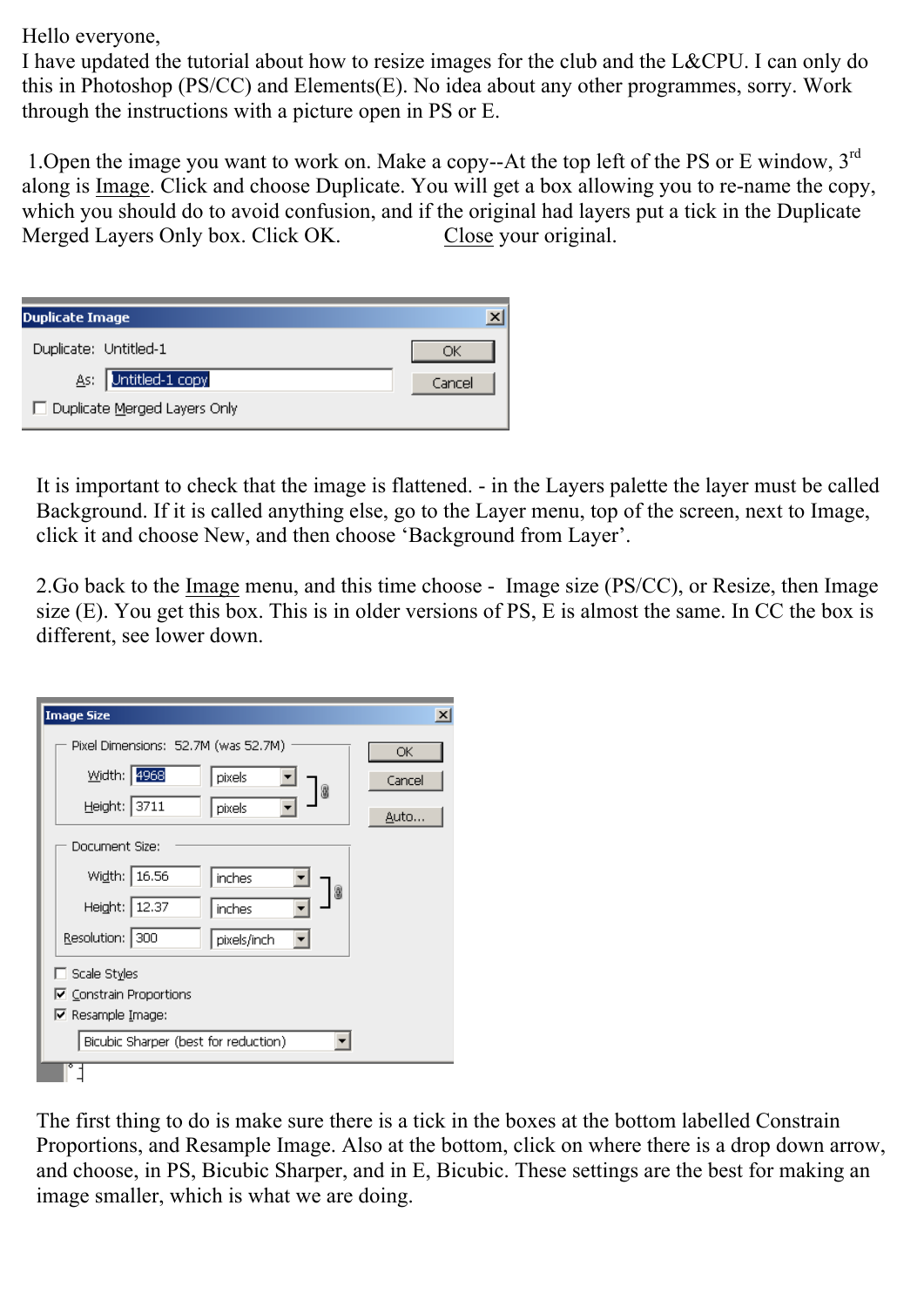3.Now you go to the top of this box, where it says Width, and Height. For a **Landscape**-shaped picture, highlight the number in the Width space and type in 1600. The height will change to keep the proportions the same as the original.

| Width: 1400    |                | pboeks           | Cancel |
|----------------|----------------|------------------|--------|
| Height: 934    |                | phoeks           | Auto   |
| Document Size: |                |                  |        |
|                | Width: 19.444  | inches           |        |
|                | Height: 12.973 | inches           |        |
| Resolution: 72 |                | v<br>pixels/inch |        |
| Scale Styles   |                |                  |        |

## Above is an old image. SEASON 2017/18 ....... WIDTH NOW 1600 Height 1200 Pixels

For a **Vertical** shot, change the Height number to 1200. The width will change to keep pace, it will be less than 1200, this is correct. Of course the image **must be the right way up, vertical,** when you do this, not lying on its side in landscape shape.

Just occasionally, if your image is **landscape shape but rather square**, say 11 wide by 9 high, you might find that when you change the width to 1600, the vertical size becomes more than 1200. If so, you have instead to change the Vertical size to 1200, and let the width change itself.

## Always **check** before you click OK that **neither dimension is more than 1600 width or 1200 height.**

Below is the Image Size box for CC, somewhat different. Make sure there is a tick in Resample, and choose Bicubic Sharper. And make sure the Link icon between Width and Height is active - ie dark grey and with lines coming out of it to both Width and Height. Next to Width use the drop-down arrow and choose Pixels, then for a **Landscape** shape, highlight the number in the **Width** space and type in 1600. The height will change to keep the proportions the same as the original. Or for a **Vertical** shot, change the **Height** to 1200.

\*Note - For an image that is not fully landscape, more square-ish, treat it as a Vertical – ie make the Height 1200.

Always check before you click OK that the dimensions are no more than 1600 width or 1200 height.

Click OK to save the size changes. When you close your image, choose jpg, quality 12, and in Format options, choose Baseline.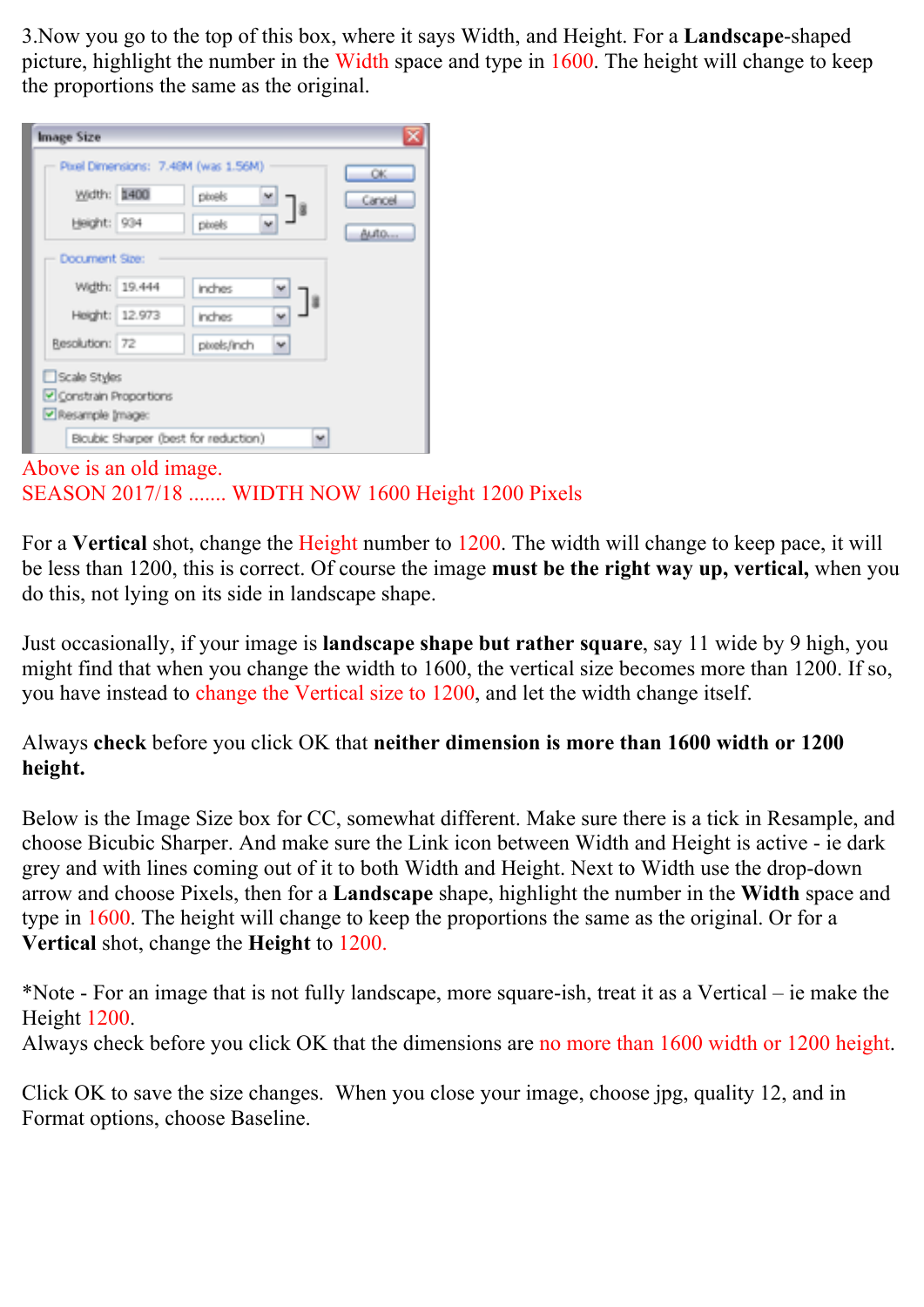| $\circ \circ \bullet$ | Image Size                                                                                                                                                                                                                                                                                                                                                                               |    |
|-----------------------|------------------------------------------------------------------------------------------------------------------------------------------------------------------------------------------------------------------------------------------------------------------------------------------------------------------------------------------------------------------------------------------|----|
|                       | Image Size: 9.77M (was 114.2M)<br>Dimensions: $\boxed{\check{ }}$ 1600 px $\times$ 1067 px<br>Fit To:<br>Custom<br>Percent<br>$\vee$ Pixels<br><b>Width: 1600</b><br>$\bm{\mathbb{B}}$<br>Inches<br><b>Height: 1067</b><br><b>Centimeters</b><br><b>Millimeters</b><br><b>Resolution: 300</b><br><b>Points</b><br><b>Picas</b><br>Resample:<br><b>Bicubic Sha</b><br>⊠<br><b>Columns</b> | ۰. |
|                       | Cancel<br>OK                                                                                                                                                                                                                                                                                                                                                                             |    |

## THE NEXT PART IS ESSENTIAL FOR CLUB COMPS.

4. If the image has pixel width or height that is less than the required 1600 x 1200 we now have to fill the space at the top and bottom of a landscape shot, or at the sides of a portrait shot, with black, to make the overall size 1600 x 1200 pixels.

\*In Elements **first** make sure the **Background** colour is Black in the toolbar. If it isn't, click on the tiny black & white squares near to the bigger squares at the bottom of the toolbar. This will re-set the big squares to black & white, then click on the little double-headed arrow just above the big squares, to reverse the black and white squares (so that the underneath one is black).

In PS/CC you don't need to do this as you can choose the colour a bit later.



This shows Elements toolbar on the left, early versions of PS on

the right.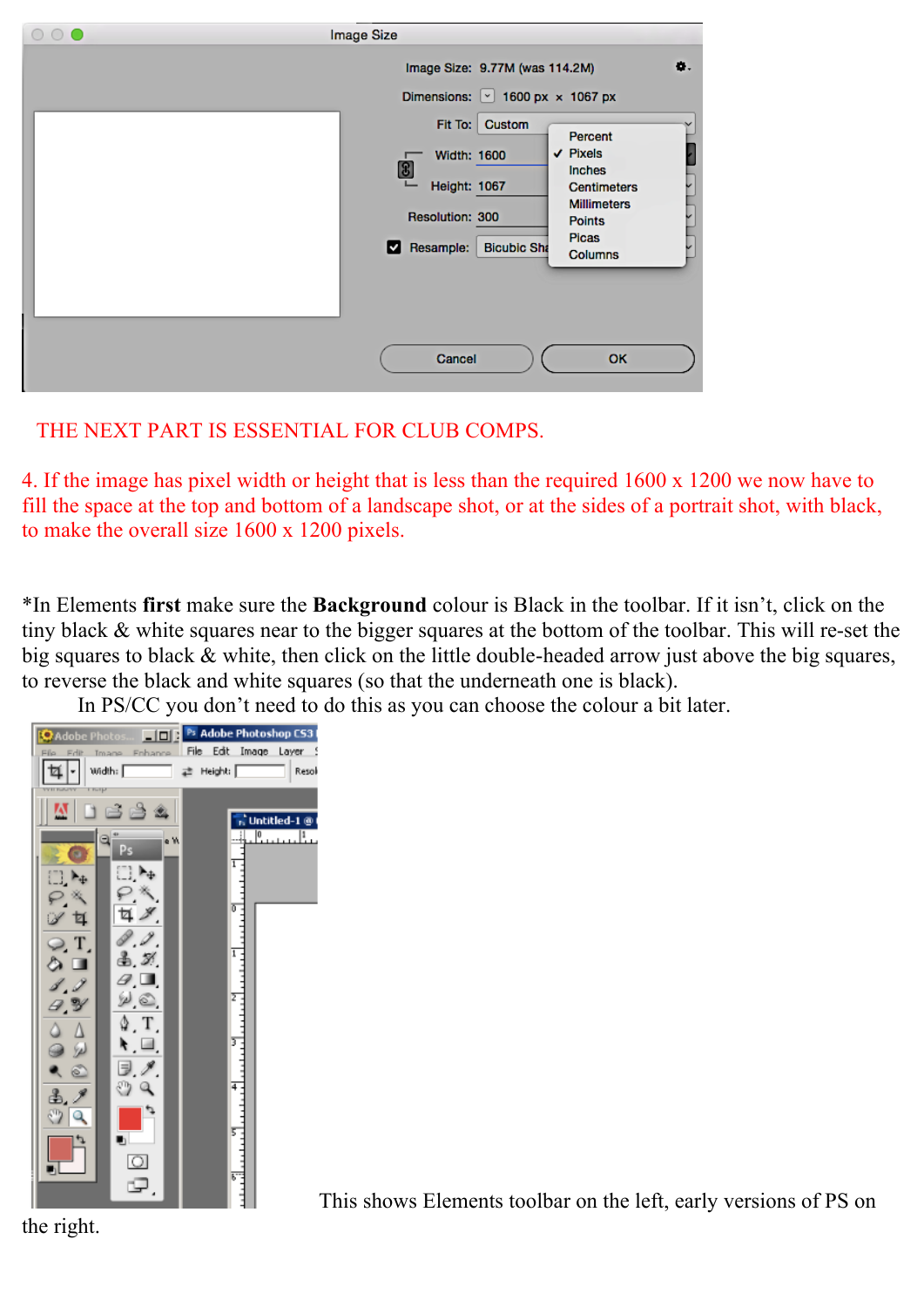Click on Image (main menus, top left of PS/CC or E screen, where you found Image Size), choose Canvas Size. (PS/CC) or Resize, then Canvas Size, (in E) You get a window as below. Almost the same in E.

| PS                                                                                                                                                                                                                                                                               | CC                                                                                                                                                                                                                                                                                                       |
|----------------------------------------------------------------------------------------------------------------------------------------------------------------------------------------------------------------------------------------------------------------------------------|----------------------------------------------------------------------------------------------------------------------------------------------------------------------------------------------------------------------------------------------------------------------------------------------------------|
|                                                                                                                                                                                                                                                                                  | <b>Canvas Size</b>                                                                                                                                                                                                                                                                                       |
| <b>Canvas Size</b><br>Current Size: 1.80M<br>OK.<br>Width: 14.222 inches<br>Cancel<br>Height: 8.542 inches<br>New Size: 1.80M<br>Width: 14.222<br>$\overline{\phantom{a}}$<br>inches<br>Height: 8.542<br>  inches<br>$\Box$ Relative<br>Anchor:<br>Canvas extension color: White | 페<br>Current Size: 9.77M<br>OK<br>Width: 1600 Pixels<br>Height: 1067 Pixels<br>Cancel<br>New Size: 9.77M<br>Dissala<br>Width: 1600<br>Percent<br>$\vee$ Pixels<br>Height: 1067<br>Inches<br>Relative<br>Centimeters<br><b>Millimeters</b><br>Anchor:<br>Points<br>Picas<br>Canvas extension color: Black |

Make sure there is **no** tick in the Relative box, click on the drop down arrows next to where it says Inches in this example and choose Pixels. In E you need to do this for both arrows; in PS/CC, changing one will change them both.

For a **Landscape** shot, you will now see that the Width dimension is already 1600, (you made it so earlier). Change the **Height** to 1200. Don't alter the Anchor box, as we want the image still to be in the middle. Now in PS/CC, use the drop down arrow next to Canvas Extension Colour, to choose Black. \*Elements doesn't have this, which is why you have to choose the background colour first, as I described at the beginning of Section 4. Now **click OK** and the black extension will be added, top and bottom.

For **a Portrait** shot, the sequence is just the same, except that the height will already be correct, at 1200, so you have to change the W**idth** to 1600.

Below there is a grab shot of the Canvas Size box with settings for a landscape image, and how a landscape-shaped image looks after adding the extension. A portrait image will have much bigger black areas either side instead of top and bottom.

|                         | Canvas Size                               |        |              |              |
|-------------------------|-------------------------------------------|--------|--------------|--------------|
| Current Size: 5.49M     | Width: 1600 Pixels<br>Height: 1200 Pixels |        |              | OK<br>Cancel |
| New Size: 5.49M         |                                           |        |              |              |
| Width: 1600             |                                           | Pixels | $\sim$       |              |
| <b>Height: 1200</b>     |                                           | Pixels | $\checkmark$ |              |
|                         | Relative                                  |        |              |              |
| Anchor:                 |                                           |        |              |              |
|                         |                                           |        |              |              |
| Canvas extension color: | Background                                | $\vee$ |              |              |